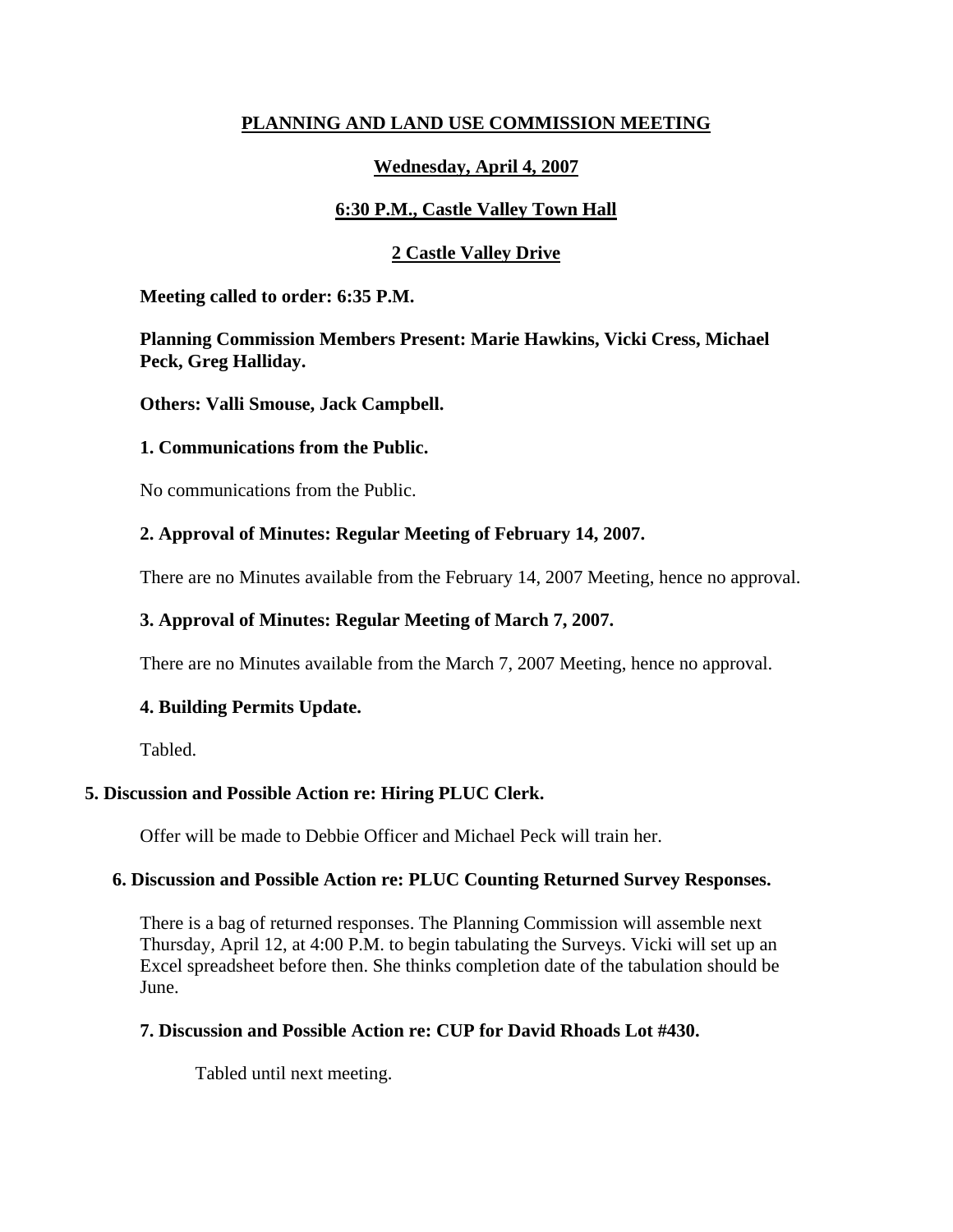#### **8. Discussion and Possible Action re: the Castle Valley General Plan.**

The General Plan has been tabled until the Survey has been tabulated.

#### **9. Discussion and Possible Action re: Update of Aquifer Protection Ordinance/Fuel Storage Ordinance.**

Vicki motioned to untable. Michael Peck will email Greg Halliday a copy of the Ordinance. The City has a concrete pit -- in case of diesel spill oil cannot get into the ground. Should the Town have fuel storage and have a place where people can come to get fuel?

Vicki motioned to retable, Greg seconded, all in favor. Motion to retable passed unanimously.

#### **10. Discussion and Possible Action re: Update of Deer Fencing Ordinance.**

Vicki motioned to table, Greg seconded, all in favor. Motion to table passed unanimously.

### **11. Discussion and Possible Action re: Town Council Request to Review all Town's Ordinances and Resolutions for Consistency and Effectiveness of all Enforcement and Penalty Provisions.**

Greg motioned to table, Marie seconded, all in favor. Motion to table passed unanimously.

#### **12. Discussion and Possible Action re: Revising the Conditional Use Permit**

#### **Process.**

All in favor of untabling. Discussion opened. Point was taken that this Process ensures that we have a source of revenue for residents and we have control -- that's why we stipulate to the 85-3. However, it was also mentioned that you allow people to make money, but you also possibly open the door for other businesses. Synergy was cited as an example.

Vicki mentioned that this issue and the deer fencing would not take long to handle and get them off the table.

Greg motioned to retable, Marie seconded, all in favor. Motion passed unanimously to retable.

#### **13. Discussion and Possible Action re: Proposal to Initiate a 5,000 Square Foot Above-Grade House Size Limit.**